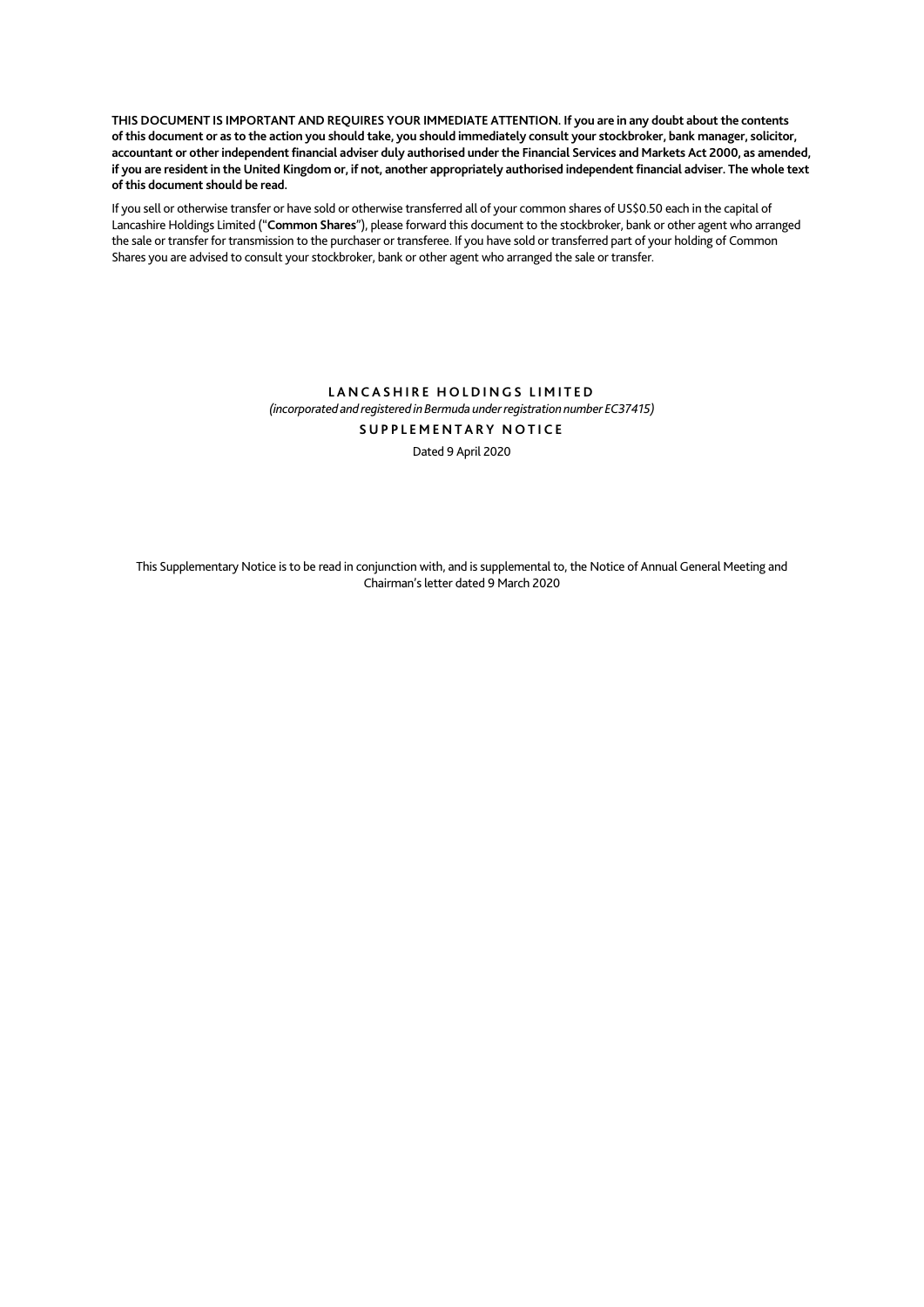# **Supplementary Notice from the Chairman of Lancashire Holdings Limited ("Lancashire" or the "Company")**

*(Incorporated and registered in Bermuda under registration number EC37415)* 

**Peter Clarke**, Non-Executive Chairman *Head Office:* **Michael Dawson**, Non-Executive Director *Power House* **Simon Fraser**, Senior Independent Director *7 Par-la-Ville Road* **Samantha Hoe-Richardson**, Non-Executive Director *Hamilton HM 11* **Natalie Kershaw**, Chief Financial Officer *Bermuda* **Robert Lusardi**, Non-Executive Director **Alex Maloney**, Chief Executive Officer **Sally Williams**, Non-Executive Director

Directors: *Registered Office &*

**9 April 2020** 

Dear Fellow Lancashire Shareholder,

## **Lancashire Holdings Limited: 2020 Annual General Meeting ("AGM") to be held on Wednesday 29 April 2020 – Supplementary Notice regarding the attendance and voting arrangements at the AGM in light of the COVID-19 pandemic**

You will have recently received the notice of the AGM ("**AGM Notice**"), and my covering letter, dated 9 March 2020, relating to Lancashire's 2020 AGM which has been convened to take place on Wednesday 29 April 2020 at Lancashire's offices in Bermuda (Power House, 7 Par-la-Ville Road, Hamilton HM11) at 12:30pm Bermuda time. Shareholders will recall that it was proposed that, for the convenience of our European Shareholders, they could have attended the AGM via a video link at the Lancashire's Group's London office at 4:30pm UK time on that date.

However, due to the ongoing COVID-19 pandemic, your Board has been considering necessary changes to the attendance and voting arrangements for the AGM. These changes have become necessary both in the light of the current national and international restrictions on travel and social contact, in particular in Bermuda and the UK, and also as a result of our concern for the health and safety of our Shareholders, employees and other potential attendees at our AGM.

Accordingly, I am writing to advise our Shareholders of the exceptional measures which we, as a Board, have felt compelled to introduce for attendance and voting at the AGM.

Whilst under Lancashire's Bye-Laws there is some limited scope to adjourn or reschedule Shareholder meetings, we do not consider that postponing the AGM to a later date would bring any material benefits for Lancashire or its Shareholders at this time. In fact, we may be faced with the same travel restrictions and health concerns at any postponed or rescheduled meeting. Accordingly, your Board has determined that it remains in the interests of Lancashire and all of its Shareholders and wider stakeholders that the AGM should proceed as planned, subject to certain important variations to the attendance and voting arrangements, which I set out in this Supplementary Notice.

## **Shareholder attendance at the AGM to be by telephone conference line – subject to pre-registration requirements**

Due to a combination of the health risks to our Shareholders, Directors and employees and the related legal restrictions on travel and public gatherings, your Board has concluded that physical attendance of Shareholders at the AGM (either at the place of the AGM in Bermuda, or via video link from the Lancashire Group's London office) cannot be permitted or facilitated. Accordingly, we have made arrangements for those Shareholders who would otherwise have wished to attend the AGM in person (or via the video link from the Lancashire Group's London office) to do so by dialling in to a dedicated telephone conference line. This constitutes a valid means for Shareholders to attend a Lancashire Shareholders' meeting, in accordance with Lancashire's Bye-Laws. All Lancashire Directors will also be attending the AGM by telephone conference.

For those Shareholders who wish to avail themselves of this facility, and participate in the AGM by telephone conference, please contact GroupCoSec@lancashiregroup.com **in advance of the AGM (and no later than 4:30pm (UK time) on 24 April 2020) to pre-register your interest**. Please mark your email: "Request to attend the Lancashire AGM by the dedicated telephone conference line". This will afford us, in conjunction with the Company's Registrars (Link Asset Services), time to verify your status as a Shareholder (against the Lancashire register of members i.e. the shareholder register) and to send you the necessary dial in and log in details to facilitate attendance through the Shareholder telephone conference line. Given that this verification is needed for identification purposes, a failure to pre-register for the telephone conference line will mean that a Shareholder will be precluded from attending the AGM.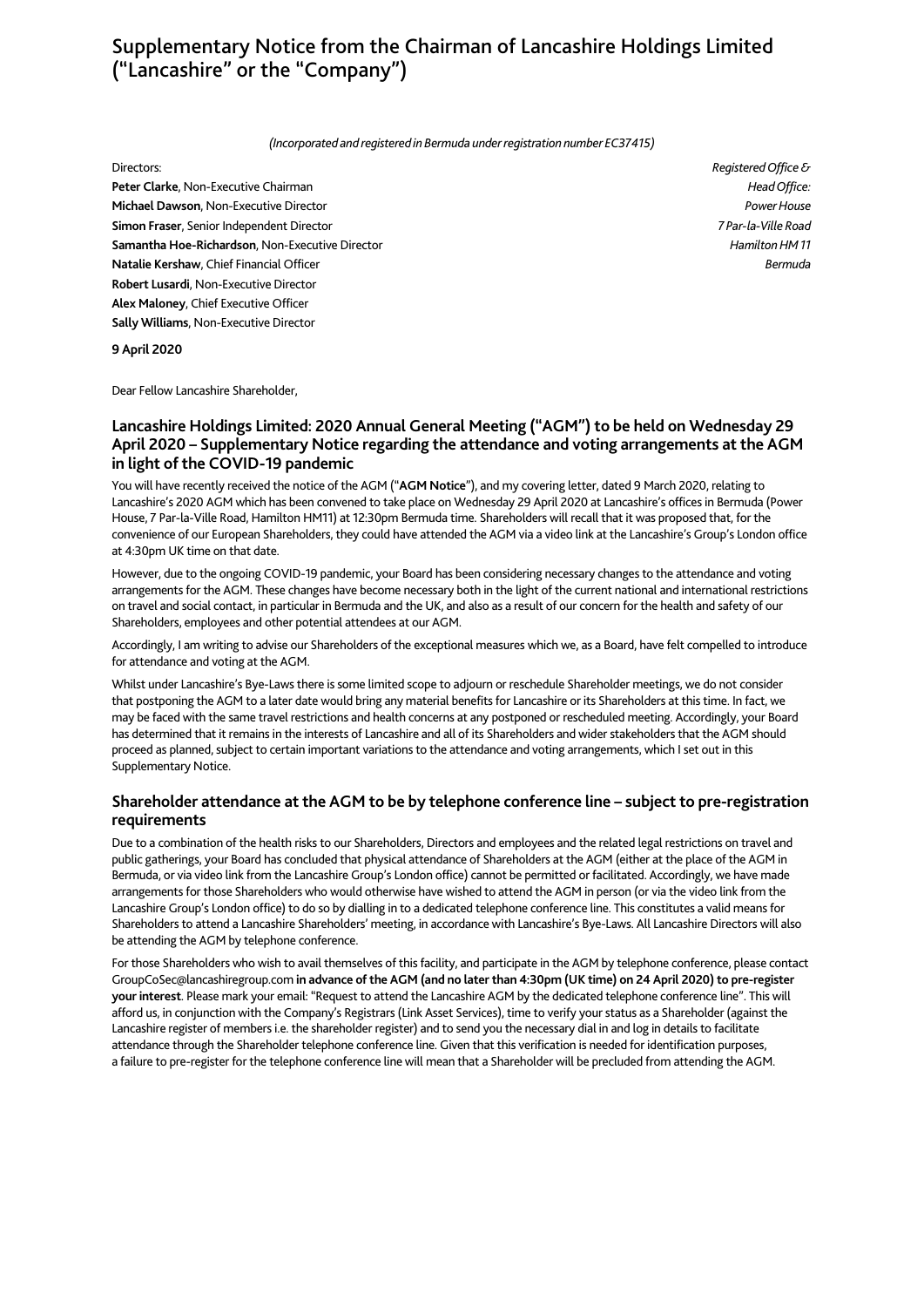#### **Nominee arrangements**

Please be advised that if you hold your Common Shares through a third party provider, such as a broker or bank, then it is likely that you do not hold Common Shares in your own name on the register of members of the Company and will not be able to participate at the AGM without further evidence of your holding. Our company secretarial department will be able to advise whether you appear on the register of members. Shareholders with a share interest held through a nominee account will be required to obtain a letter of representation in order to verify their standing as a Shareholder. If you would like to attend the AGM, and do not hold the Common Shares in your own name on the register of members, you will need to contact the custodian of your Common Shares to submit the necessary documentation to enable your valid attendance. They will need to liaise with Link Market Services Trustees (Nominees) Limited who are named on the register and maintain the Depository Interest where the Common Shares are held. Interested parties who are unable to verify their interest in shares will not be authorised to participate in the AGM.

#### **Voting arrangements**

#### **PLEASE NOTE – SHAREHOLDERS ARE REQUESTED AND STRONGLY ADVISED TO VOTE BY WAY OF A PROXY VOTE SUBMITTED IN ADVANCE OF THE AGM.**

Due to the restrictions described above on physical attendance at the AGM, **all Shareholders are requested and strongly advised to vote by way of proxy voting arrangements which must be lodged in advance of the AGM**. The arrangements for proxy voting and for voting by holders of depository interests were set out in the AGM Notice, which Shareholders will have received previously by post and which can also be found on the Lancashire website (https://www.lancashiregroup.com).

**A Form of Proxy for use by Shareholders at the AGM was enclosed with the AGM Notice. Shareholders are urged to complete and sign the Form of Proxy in accordance with the instructions printed thereon and to return it to the Company's Registrars, Link Asset Services, PXS 1, 34 Beckenham Road, Beckenham, Kent BR3 4ZF, as soon as possible and in any event so as to be received no later than 12:30pm Bermuda time (4:30pm UK time) on 27 April 2020 (being 48 hours before the time appointed for the holding of the AGM).** 

**Holders of Depository Interests in the Company wishing to instruct Link Market Services Trustees Limited, the Depository, to vote in respect of the holder's interest should use the Form of Direction enclosed with the AGM Notice. The completed Form of Direction must be received by Link Asset Services, PXS 1, 34 Beckenham Road, Beckenham, Kent BR3 4ZF, as soon as possible and in any event so as to be received no later than 12:30pm Bermuda time (4:30pm UK time) on 26 April 2020 (being 72 hours before the time appointed for the holding of the AGM).** 

Arrangements have also been made for CREST members to vote electronically through the CREST proxy voting service in accordance with the procedures set out in the CREST Manual.

If Shareholders are unable to vote by proxy and require the ability to vote during the meeting, please contact the Lancashire company secretarial department at GroupCoSec@lancashiregroup.com in advance of the AGM (and no later than 4:30pm (UK time) on 24 April 2020) in order both to verify your status as a Shareholder (against the Lancashire register of members) and to receive authorisation for remote voting participation. You will be required to provide a contact email and telephone number.

During the AGM, at the time voting on the resolutions being put before the meeting begins, a poll will be called by the Chairman. Whilst there will be no live shareholder interactive voting functionality, verified Shareholders who have pre-registered their desire to vote will be permitted to vote no later than 2:00pm Bermuda time (6:00pm UK time), or such different time as the Chairman may determine on the day, after which the poll will be closed and the AGM voting results publicly announced. Lancashire's company secretarial department will liaise with any Shareholder wishing to pursue this option and will be able to supply a voting card to Shareholders to ensure that their votes are validly recorded. Shareholders registering for this option will be sent specific voting instructions and will be required to return a scanned ballot paper.

#### **I WOULD URGE ALL SHAREHOLDERS TO USE THE PROXY VOTING PROCESS DESCRIBED ABOVE (AND IN THE AGM NOTICE) AND IF POSSIBLE TO AVOID USE OF THE "IN PERSON" VOTING ARRANGEMENTS AT THE MEETING.**